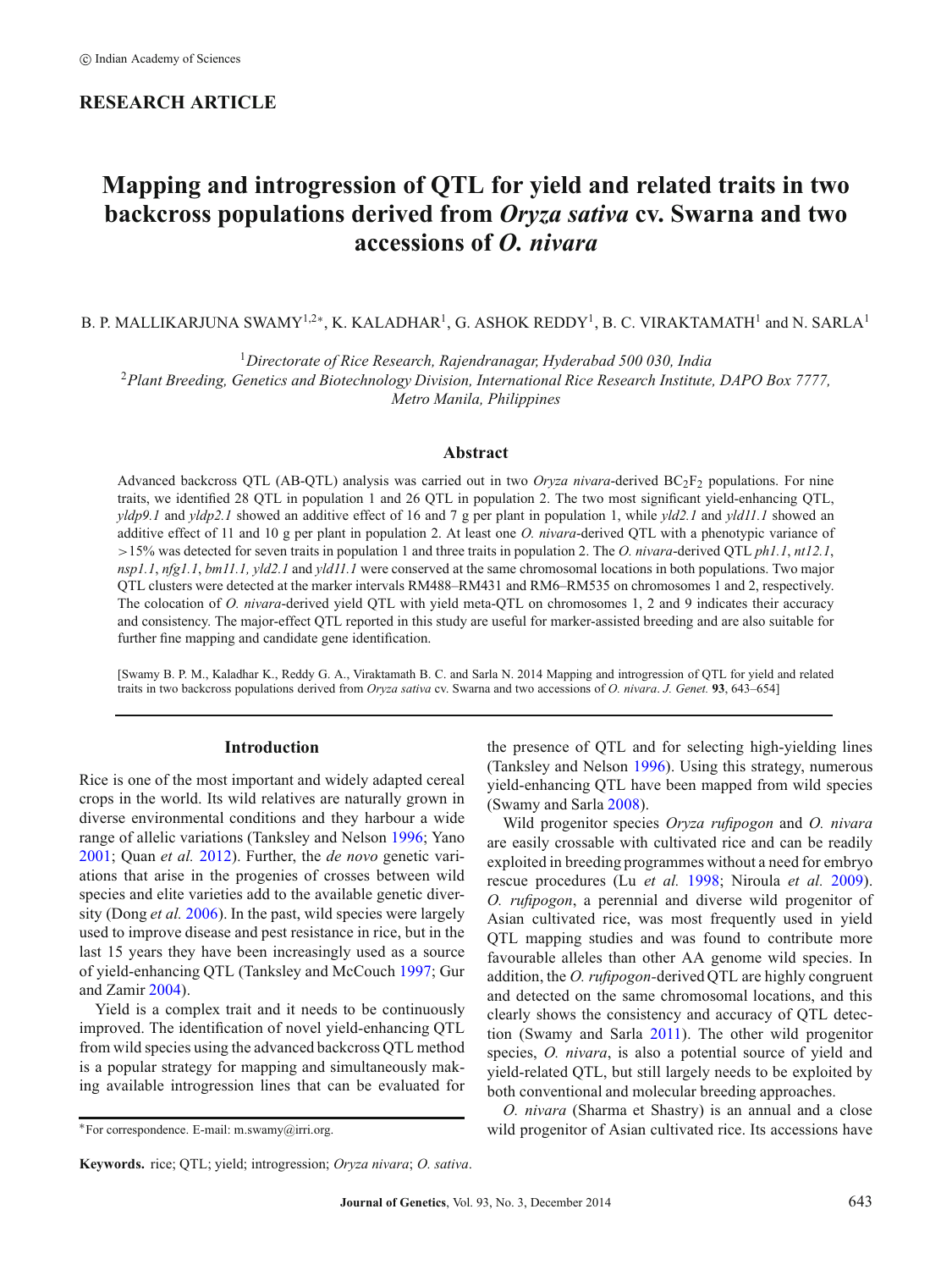abundant genetic diversity (Joshi *et al.* [2000;](#page-10-9) Sarla *et al.* [2003;](#page-10-10) Juneja *et al.* [2006\)](#page-10-11) and contributed resistance genes for grassy stunt virus, bacterial leaf blight, blast, brown plant hopper and drought avoidance (Khush [2000;](#page-10-12) Brar and Khush [2004;](#page-10-13) Thanh *et al.* [2006;](#page-10-14) Ali *et al.* [2010\)](#page-9-0), *O. nivara* is also a major source of cytoplasmic male sterility (Hoan *et al.* [1998\)](#page-10-15). Because of their out crossing nature, *O. nivara* accessions are used extensively to study the flow of transgenes (Chen *et al.* [2004\)](#page-10-16). Even though *O. nivara* has contributed significantly to pest and disease resistance in rice, it has rarely been used in yield improvement programmes.

A study was undertaken to exploit the naturally occurring alleles from *O. nivara* by AB-QTL mapping. Two accessions of *O. nivara*, IRGC81848 (Uttar Pradesh) and IRGC81832 (Bihar) from India were used for developing mapping populations in the genetic background of the popular cultivated rice mega variety, Swarna (MTU 7029). These two accessions showed moderate molecular genetic diversity from Swarna and were genetically distinct from *O. nivara* accessions collected from 16 other states (Sarla *et al.* [2003\)](#page-10-10).

The main objectives of this study were to map QTL for yield and yield-related traits, to know the proportion of trait-enhancing alleles that can be obtained from two *O. nivara* accessions and their congruence in the two populations, to compare the colocation of yield QTL with meta-QTL reported for yield, and to identify high-yielding  $BC_2F_5$ Swarna introgression lines.

## **Materials and methods**

## *Development of mapping populations*

The parental material for the experiment included two accessions of *O. nivara* from Uttar Pradesh (IRGC81848) and Bihar (IRGC81832), a popular rainfed lowland cultivated rice variety, Swarna. An advanced backcross strategy as described by Thomson *et al.* [\(2003\)](#page-10-17) was followed to develop the mapping populations. Crosses were made using Swarna as a female parent and *O. nivara* (IRGC81848 and IRGC81832) as a male parent. The  $BC_2F_2$  populations derived from Swarna  $\times$  IRGC81848 is designated as population 1 and that derived from Swarna  $\times$  IRGC81832 is designated as population 2.

#### *Phenotypic evaluation of mapping populations*

Two mapping populations consisting of 227 and 245  $BC_2F_2$ families were grown in two replications in an augmented block design at the Directorate of Rice Research (DRR), Hyderabad, in southern-central India during the wet season (WS) of 2005 and 2006, respectively. Each backcross family and the control (Swarna) consisted of 30 plants planted in three rows of 10 plants each, adopting a uniform spacing of 20 cm between rows and 15 cm between plants. Thirty high-yielding  $BC_2F_5$  lines were evaluated in a  $10 \text{ m}^2$  area in two replicates along with the control Swarna during WS2008 and WS2009 at DRR. Standard agronomic practices and need-based plant protection measures were adopted uniformly to raise the crop. Five plants from the middle row were used for taking the following data: days to maturity (DTM): duration in days from seeding to the time when more than 80% of the grains on the panicles were fully ripened; plant height (PH): height from the soil surface to the tip of the primary panicle was measured at the time of harvest; number of tillers per plant (NT): average number of tillers from five plants at the time of harvest; number of productive tillers per plant (NP): average number of panicle-bearing tillers at the time of harvest; number of spikelets per plant (SNP): average number of spikelets from five plants; number of filled grains per panicle (GP): average number of grains from five plants; 1000 grain weight (GW): weight of 1000 randomly selected dried grains; vegetative biomass (BM): average weight of five well-dried plants and grain yield per plant (YDLP): average weight of the dried (14% moisture) and cleaned grains from five plants.

### *Genotyping of the mapping populations*

A set of 250 microsatellite markers uniformly distributed on all 12 chromosomes were screened for polymorphism between Swarna and *O. nivara* accessions, IRGC81848 and IRGC81832. A total of 100 polymorphic microsatellite markers were used to analyse the segregation in population 1, and 75 markers were used in population 2. DNA was extracted from the leaves of two-month-old seedlings using the protocol of Zheng *et al.* [\(1995\)](#page-11-1). PCR for simple sequence repeat (SSR) primers was performed with 15  $\mu$ L of final volume containing 45 ng of genomic DNA,  $10 \times$  buffer, 0.125 mM final concentration of each dNTP,  $0.2 \mu M$  each of forward and reverse primers, 2% formamide and 1 U of biogene *Taq* DNA polymerase. PCR amplification was performed under the following conditions: initial denaturation at 94◦C for 5 min, followed by 35 cycles of denaturation at 94℃ for 1 min, annealing at 55℃ for 1 min, extension at 72◦C for 2 min, followed by a final extension of 72◦C for 5 min. The amplified products were checked for polymorphism or marker segregation on an agarose gel (3%) and recorded for segregating bands.  $BC_2F_5$  lines were genotyped using SSR markers linked to *O. nivara-*derived QTL for yield and related traits.

### *Linkage map construction and QTL analysis*

A linkage map was constructed from the genotypic data of 100 markers in population 1, and 75 markers in population 2 using Join Map 3.0 (Van Ooijen and Voorrips [2001\)](#page-10-18). Linkage groups were assigned to the respective chromosomes based on the rice linkage maps developed by Temnykh *et al.* [\(2001\)](#page-10-19). Both the maps were integrated to develop a consensus map using Biomercator ver. 2.0 (Arcade *et al.* [2004\)](#page-10-20). Significant thresholds were fixed based on permutation tests at an experiment-wise significance level of 0.05 (Kosambi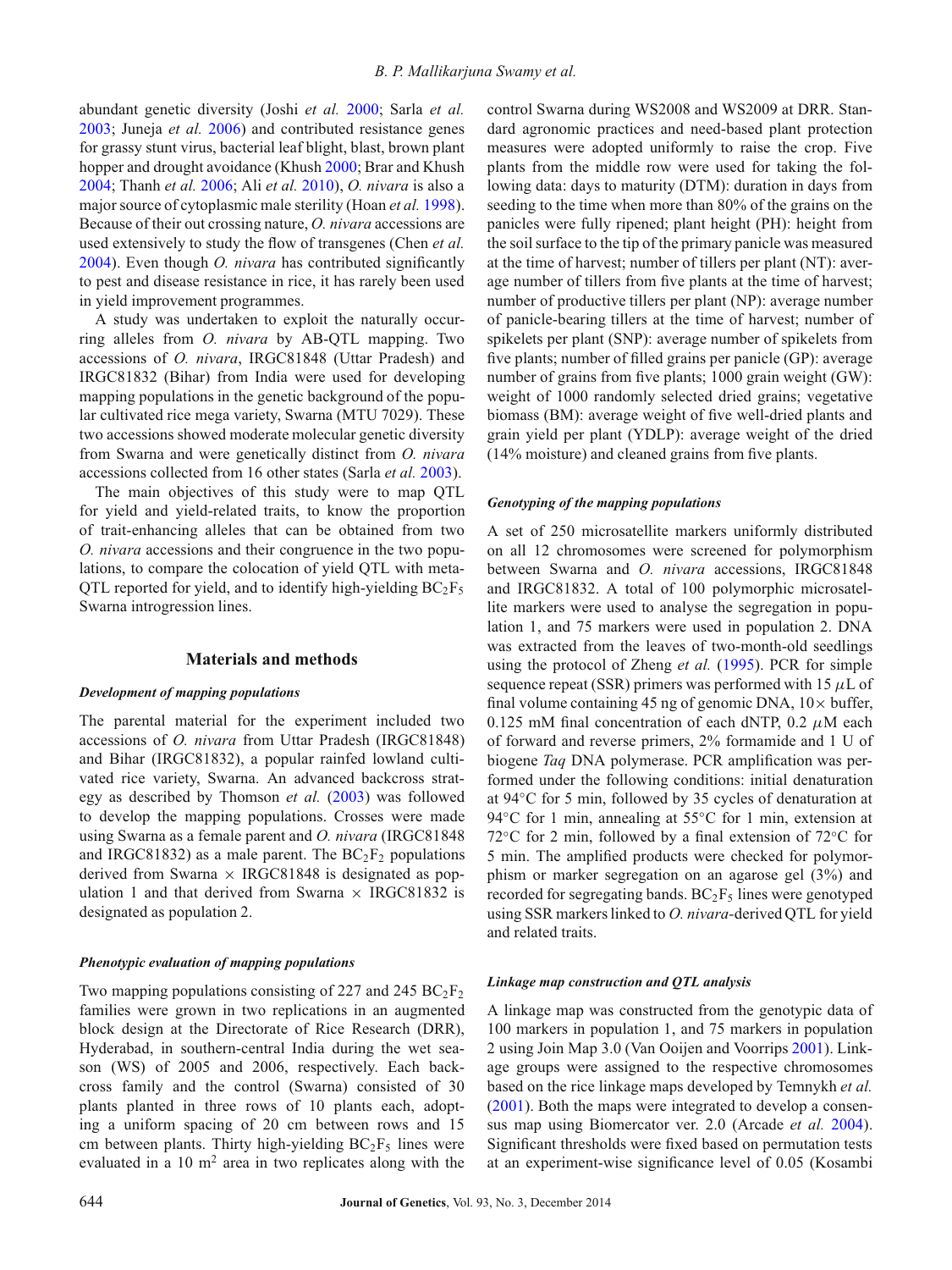[1944\)](#page-10-21). Based on 10,000 permutations for each trait, an average LOD value of 3.0 was used for declaring significant QTL. The QTL were identified separately for the two populations by interval mapping (IM) or composite interval mapping (CIM) using QTL Cartographer ver. 2.5 (Wang *et al.* [2011\)](#page-11-2).

## **Results**

#### *Trait analysis*

The frequency distribution for yield and yield-related traits is presented in figure [1.](#page-2-0) The range and number of families showing significant improvement over Swarna are presented in table [1.](#page-5-0) Transgressive segregants for Swarna were observed for seven traits in both the populations. More than 80 families (35%) showed at least 15% improvement over Swarna for plant height, number of tillers per plant, number of productive tillers per plant, and 1000-grain weight in population 1 and for number of tillers per plant,

1000-grain weight and vegetative biomass in population 2. All the traits followed a near normal distribution except plant height and number of productive tillers per plant in both the populations (figure [1\)](#page-2-0). Correlations between trait pairs were estimated and are presented in table [2.](#page-5-1) Eighteen correlations in population 1 and 22 correlations in population 2 were found to be significant, and these were observed between days to maturity and number of tillers per plant, number of productive tillers per plant, number of spikelets per plant, and yield per plant; plant height and 1000-grain weight and vegetative biomass; between number of tillers per plant and number of productive tillers per plant; and between number of spikelets per plant and number of filled grains per plant.

## *Marker analysis*

A parental polymorphism survey using 250 microsatellite or SSR markers revealed that 120 (48%) were polymorphic between IRGC81848 and Swarna, and 108 (44%) were

<span id="page-2-0"></span>

**Figure 1** (*continues*)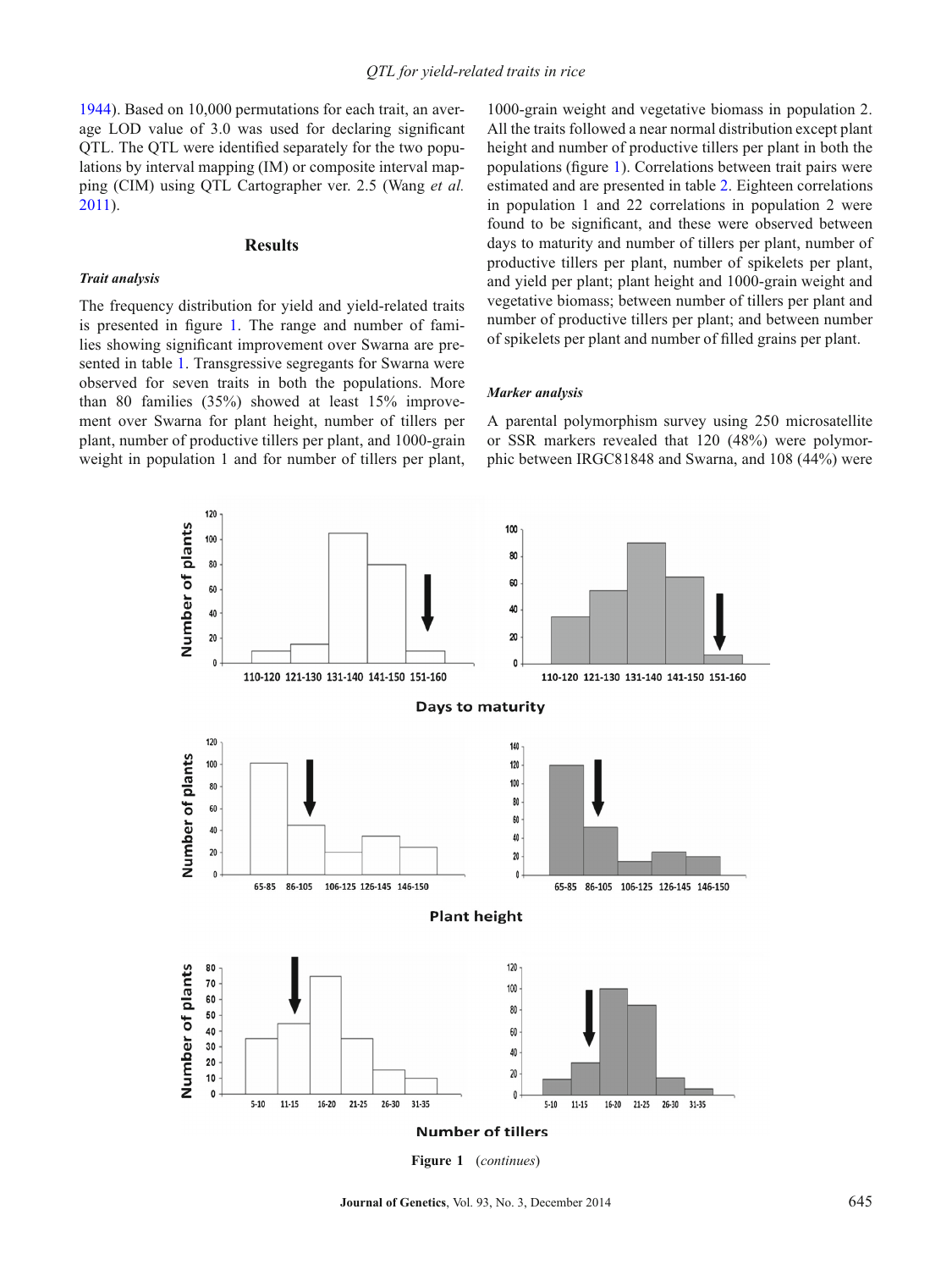*B. P. Mallikarjuna Swamy et al.*

<span id="page-3-0"></span>





polymorphic between IRGC81832 and Swarna. One hundred polymorphic SSR markers were used for genotyping 227  $BC_2F_2$  families in population 1 and 75 SSR markers were used for genotyping 245 families in population 2. The overall mean introgression of *O. nivara* alleles ranged from 2.6 to 38%, with an overall mean introgression of 16.6% in both the populations. Introgression percentage varied from chromosome to chromosome and between the families in both the populations.

# *QTL analysis*

In all, 28 QTL were identified in population 1 and 26 QTL in population 2 (table [3;](#page-6-0) figure [2\)](#page-3-0). Of these, 22 (78%) and

18 (69%) QTL were derived from *O. nivara* and had a traitincreasing effect. Details on only the significant major QTL identified for each trait are given below.

*Days to maturity (DTM)*: Three QTL were detected in population 1 and two QTL in population 2. All had an increasing effect from Swarna.

*Plant height (PH)*: Three OTL were detected in each population. All were derived from *O. nivara*. The phenotypic variance varied from 5 to 63% in population 1 and from 7 to 46% in population 2. Each of these QTL contributed more than 5% to the total phenotypic variance (PV) and the additive effect varied from 5 to 39 cm.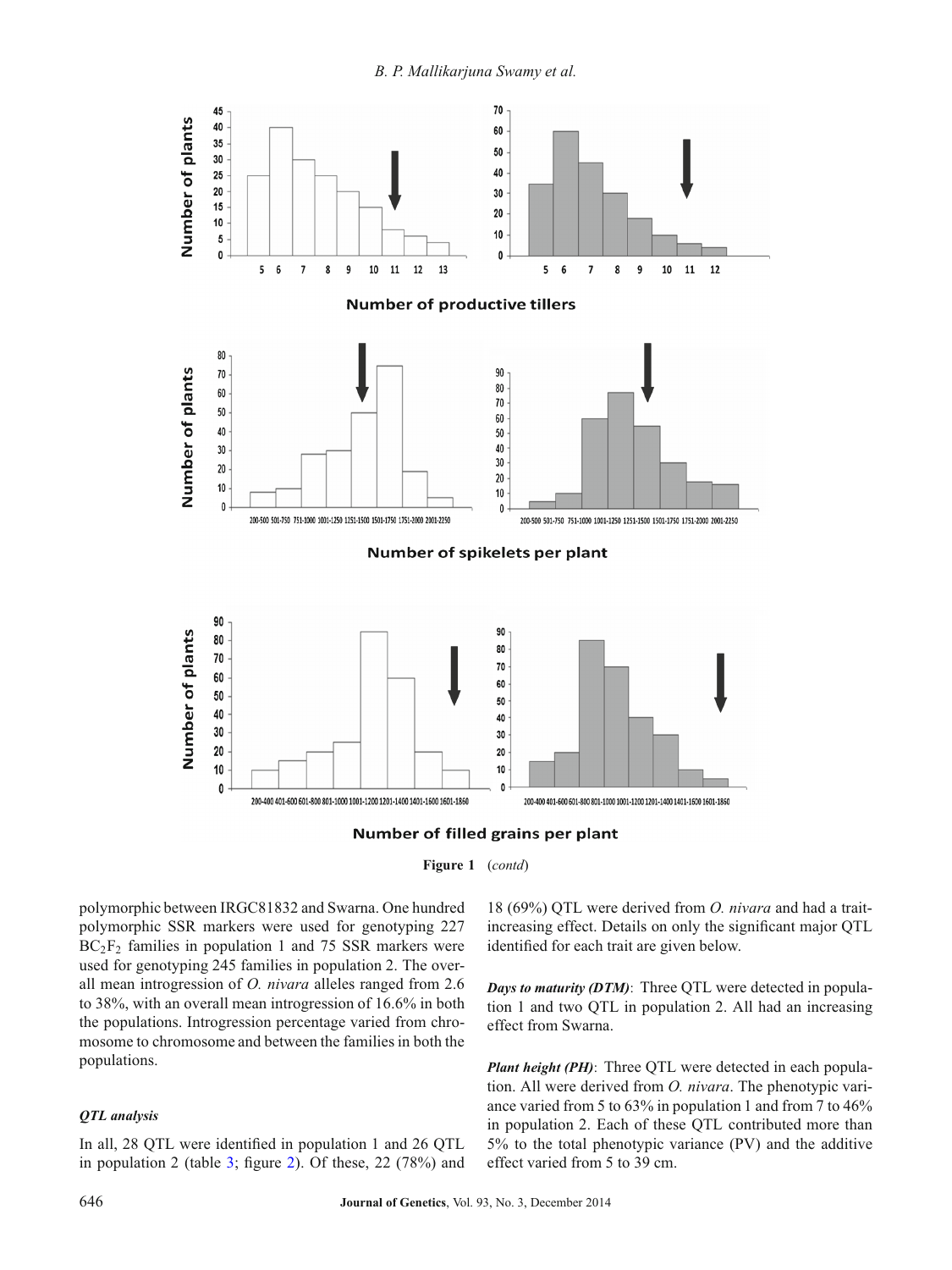*QTL for yield-related traits in rice*



**Figure 1.** Frequency distribution of nine yield and related traits in two *O. nivara* derived populations. Bars in white indicates population 1; bars in black indicates population 2; arrow indicates Swarna values.

*Number of tillers per plant (NT)*: Two QTL (*nt5.1* and *nt12.1*) were detected in population 1 and four QTL (*nt2.1*, *nt3.1*, *nt11.1* and *nt12.1*) in population 2. All the QTL except *nt2.1* were derived from *O. nivara*. These QTL contributions varied from 6 to 37% to the total PV and also showed a high additive effect.

*Number of productive tillers per plant (NPT)*: Three QTL were detected in each population; all were derived from *O. nivara* except *npt12.2*. Two QTL (*npt6.1* and *npt9.1*) from *O. nivara* contributed 36 and 30%, respectively, to the total PV. These also had a high additive effect on the trait (18 and 30).

*Number of spikelets per plant (NSP)*: Three QTL were detected in each population; all were derived from *O. nivara* except *nsp12.1*. OTL *nsp2.1* was detected at high LOD (6.0). This explained the high PV (15%) with an additive effect of 367 spikelets per plant.

*Number of filled grains per plant (NFG)*: Three QTL were detected in population 1 and two QTL in population 2. All the QTL in population 1 were derived from *O. nivara*. The *nfg2.1* from *O. nivara* was detected at high LOD (6.0) and had PV of 15% with an additive effect of 333 grains per plant. In population 2, *nfg1.1* was derived from *O. nivara* and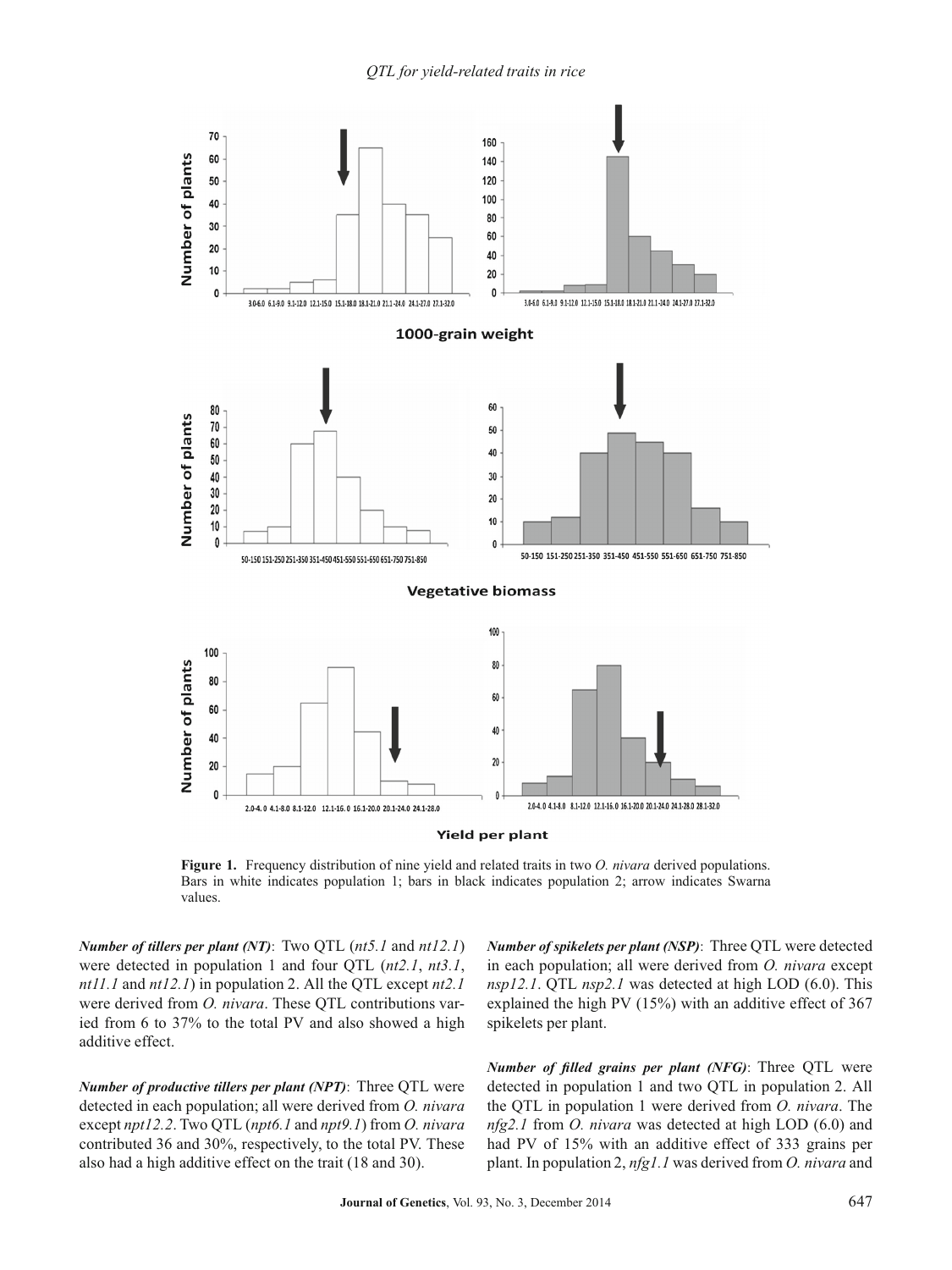# *B. P. Mallikarjuna Swamy et al.*

|                                        |                           |                                | O. nivara                      |                         |                | Number of families<br>showing $>15\%$ |                                        |
|----------------------------------------|---------------------------|--------------------------------|--------------------------------|-------------------------|----------------|---------------------------------------|----------------------------------------|
| Trait                                  | Swarna<br>$(mean \pm SE)$ | (IRGC81848)<br>$(mean \pm SE)$ | (IRGC81832)<br>$(mean \pm SE)$ | Range<br>P <sub>1</sub> | P <sub>2</sub> | P <sub>1</sub>                        | increase over Swarna<br>P <sub>2</sub> |
|                                        |                           |                                |                                |                         |                |                                       |                                        |
| Days to maturity                       | $154 \pm 2.8$             | $162+4.3$                      | $157 + 5.2$                    | $111 - 154$             | $115 - 152$    | $\Omega$                              | $\theta$                               |
| Plant height (cm)                      | $86\pm3.2$                | $122 \pm 4.2$                  | $124 \pm 5.3$                  | $65 - 147$              | $64 - 147$     | 83                                    | 70                                     |
| Number of tillers                      | $12\pm2.0$                | $62\pm8.0$                     | $58\pm 6.0$                    | $5 - 35$                | $5 - 32$       | 197                                   | 213                                    |
| Number of productive tillers per plant | $11 \pm 1.6$              | $52\pm 6.5$                    | $48 + 5.0$                     | $5 - 13$                | $7 - 12$       | 192                                   | 68                                     |
| Number of spikelet per plant           | 1666±53                   | $2458 \pm 126$                 | $2374 \pm 183$                 | 279-2148                | $256 - 2054$   | 58                                    | 16                                     |
| Number of filled grains per plant      | 1279±38                   | 1538±135                       | $1478 \pm 152$                 | $201 - 1857$            | 212-1758       | 67                                    | 47                                     |
| 1000-grain weight $(g)$                | $18 \pm 0.6$              | $20 \pm 1.5$                   | $22 \pm 1.0$                   | $14 - 32$               | $14 - 31$      | 202                                   | 103                                    |
| Vegetative biomass $(g)$               | $449 \pm 23.0$            |                                |                                | 177-797                 | $50 - 843$     | 48                                    | 126                                    |
| Yield per plant $(g)$                  | $21 \pm 1.4$              |                                |                                | $14 - 31$               | $12 - 30$      | 15                                    | 23                                     |

<span id="page-5-0"></span>

–, Data not available; P1, population 1; P2, population 2.

had a PV of 10% with an additive effect of 274 grains per plant.

*Thousand-grain weight (GW)*: Three QTL were detected for 1000-grain weight in each population. In population 1, all the QTL were derived from Swarna. In population 2, two QTL were derived from *O. nivara*, *gw2.1* contributed 9% to the total PV and added 1 g to grain weight.

*Vegetative biomass (BM)*: Four QTL were detected in population 1, and all were derived from *O. nivara*. Two QTL (*bm2.1* and *bm9.1*) contributed more than 10% to the total PV and also had a high additive effect on the trait (169 and 121 g). Two QTL (*bm5.1* and *bm11.1*) were detected in population 2; both were derived from *O. nivara* and had a PV of 5 and 10%, and an additive effect of 26 and 32 g, respectively.

*Yield per plant (YLDP)*: In population 1, four QTL were detected and all were derived from *O. nivara*. Three QTL (*yldp2.1*, *yldp9.1* and *yldp11.1*), each influenced the trait with more than 10% PV and the additive effects of these QTL were 7.2, 16.6 and 4.1 g, respectively. In population 2, four QTL were detected; all were derived from *O. nivara*. Three QTL (*yldp2.1*, *yldp8.1* and *yldp11.1*) each contributed more than 10% to the total PV and added 6, 12 and 8 g to the yield per plant.

# **Discussion**

Even though wild progenitor species are phenotypically inferior, they harbour many superior alleles which have been left behind during domestication and are often masked by the overall poor genetic background. These superior alleles upon

<span id="page-5-1"></span>**Table 2.** Correlation coefficients for yield and related traits in two *O. nivara* derived populations.

| Trait       | <b>DTM</b>   | <b>PH</b>    | NT          | <b>NPT</b>  | <b>NSP</b>  | <b>NFG</b>  | <b>GW</b>  | BM          |
|-------------|--------------|--------------|-------------|-------------|-------------|-------------|------------|-------------|
| PH          | $-0.065$     |              |             |             |             |             |            |             |
|             | $(-0.231**)$ |              |             |             |             |             |            |             |
| NT          | $0.132*$     | $-0.079$     |             |             |             |             |            |             |
|             | $(0.252**)$  | $(0.264**)$  |             |             |             |             |            |             |
| <b>NPT</b>  | $0.127*$     | $-0.055$     | $0.948**$   |             |             |             |            |             |
|             | $(0.246**)$  | $(-0.205^*)$ | $(0.896**)$ |             |             |             |            |             |
| <b>NSP</b>  | $0.147*$     | $0.394**$    | 0.027       | 0.055       |             |             |            |             |
|             | $(0.212**)$  | $(-0.173**)$ | $(0.643**)$ | $(0.725**)$ |             |             |            |             |
| <b>NFG</b>  | $0.148*$     | $0.394**$    | 0.030       | 0.060       | $0.998**$   |             |            |             |
|             | (0.193)      | $(-0.105)$   | $(0.601**)$ | $(0.694**)$ | $(0.960**)$ |             |            |             |
| <b>GW</b>   | 0.109        | $0.180*$     | $-0.035$    | $-0.042$    | 0.106       | 0.103       |            |             |
|             | $(-0.221**)$ | $(0.413**)$  | $(-0.115)$  | $(-0.065)$  | $(-0.025)$  | $(-0.013)$  |            |             |
| <b>BM</b>   | $0.148*$     | $0.453**$    | 0.058       | 0.084       | $0.953**$   | $0.952**$   | 0.087      |             |
|             | $(-0.055)$   | $(0.205**)$  | $(-0.104)$  | $(-0.096)$  | $(-0.024)$  | $(-0.012)$  | $(-0.036)$ |             |
| <b>YDLP</b> | $0.161*$     | $0.405**$    | 0.066       | 0.083       | $0.869**$   | $0.855**$   | 0.096      | $0.897**$   |
|             | $(0.136*)$   | $(-0.043)$   | $(0.305**)$ | $(0.356**)$ | $(0.501**)$ | $(0.513**)$ | (0.035)    | $(0.205**)$ |

DTM, days to maturity; PH, plant height; NT, number of tillers per plant; NPT, number of productive tillers per plant; NSP, number of spikelets per plant; NFG, number of filled grains per plant; BM, vegetative biomass; GW, 1000-grain weight; YLDP, yield per plant. Significance levels:  $*P < 0.05, 0.126$ ;  $*P < 0.01, 0.166$ . Values for population 2 are in parentheses.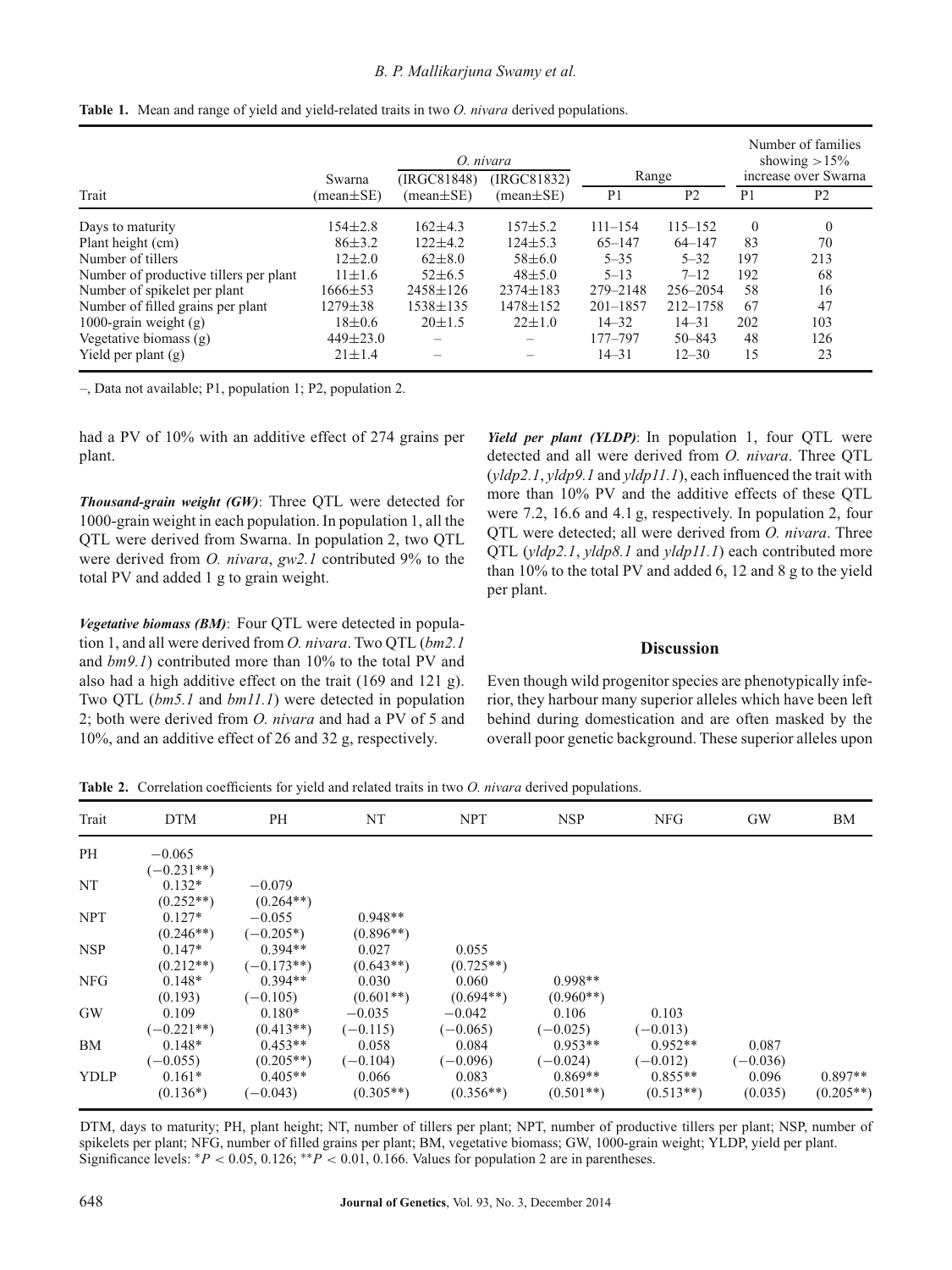|                    |                                        |                            |                     | IM             |                |                 | <b>CIM</b> |        |          |                                  |  |
|--------------------|----------------------------------------|----------------------------|---------------------|----------------|----------------|-----------------|------------|--------|----------|----------------------------------|--|
| Trait              | Chromosome                             | Marker interval            | Allelic effect      | <b>LOD</b>     | $R^2$          | Additive        | <b>LOD</b> | $R^2$  | Additive | Population                       |  |
| Days to maturity   |                                        |                            |                     |                |                |                 |            |        |          |                                  |  |
| dtml.1             | $\mathbf{1}$                           | <b>RM1-RM490</b>           | Swarna              | 3              | $\overline{4}$ | 1.2             |            |        |          | P <sub>2</sub>                   |  |
| dtm2.1             | $\overline{2}$                         | RM174-RM243                | Swarna              | 2.9            | 6              | 1.1             |            |        |          | P <sub>2</sub>                   |  |
| dm2.2              | 2                                      | RM3874-RM106               | Swarna              | 12.8           | 14             | 3.8             |            |        |          | P <sub>1</sub>                   |  |
| dtm3.1             | 3                                      | RM22-RM517                 | Swarna              | $\mathfrak{Z}$ | 8              | 2.8             |            |        |          | P <sub>1</sub>                   |  |
| dtm4.1             | 4                                      | RM185-RM241                | Swarna              | 16.4           | 11             | 3.5             | 16.5       | 10     | 2.4      | P <sub>1</sub>                   |  |
| Plant height       |                                        |                            |                     |                |                |                 |            |        |          |                                  |  |
| ph1.1              | $\mathbf{1}$                           | RM488-RM431                | O. nivara           | 30             | 63             | $-38.9$         | 29.2       | 56.3   | $-23.3$  | P <sub>1</sub>                   |  |
| ph1.1              | $\mathbf{1}$                           | RM488-RM431                | O. nivara           | 6              | 46             | $-29.5$         | 31         | $\tau$ | $-35.2$  | P <sub>2</sub>                   |  |
| ph2.1              | $\overline{\mathbf{c}}$                | RM166-RM535                | O. nivara           | 16.4           | 13             | $-13.1$         | 9.9        | 12.3   | $-10.2$  | P <sub>1</sub>                   |  |
| ph4.1              | 4                                      | RM551-RM261                | O. nivara           | 3              | 15             | $-12.9$         |            |        |          | P <sub>2</sub>                   |  |
| ph5.1              | 5                                      | RM249-RM26                 | Swarna              |                |                |                 | 6.2        | 9      | 5        | P <sub>2</sub>                   |  |
| ph6.1              | 6                                      | RM314-RM3                  | O. nivara           | 6.8            | 5              | $-8$            |            |        |          | P <sub>1</sub>                   |  |
|                    | Number of tillers per plant            |                            |                     |                |                |                 |            |        |          |                                  |  |
| nt2.1              | 2                                      | RM475-RM263                | Swarna              | 2.7            | 6              | 2.4             |            |        |          | P <sub>2</sub>                   |  |
| nt3.1              | 3                                      | RM55-RM520                 | O. nivara           | 7.4            | 37             | $-10.4$         | 2.7        | 20     | $-1.6$   | P <sub>2</sub>                   |  |
| nt5.1              | 5                                      | RM13-RM574                 | O. nivara           | 3.2            | 7              | $-3$            | 3          | 8      | $-4.9$   | P <sub>1</sub>                   |  |
| nt11.1             | 11                                     | RM202-RM209                | O. nivara           | 3.6            | 8              | $-4.6$          |            |        |          | P <sub>2</sub>                   |  |
| nt12.1             | 12                                     | RM415-RM19                 | O. nivara           | 3              | 14             | $-2.5$          | 4.3        | 19     | $-6.9$   | P <sub>1</sub>                   |  |
| ntl2.1             | 12                                     | RM415-RM19                 | O. nivara           | 5              | 12             | $-1.7$          | 3.2        | 10     | $-1.5$   | P <sub>2</sub>                   |  |
|                    | Number of productive tillers per plant |                            |                     |                |                |                 |            |        |          |                                  |  |
| npt1.1             | 1                                      | RM488-RM128                | O. nivara           | 4              | 13             | $-2.7$          | 4.7        | 9      | $-0.9$   | P <sub>2</sub>                   |  |
| npt6.1             | 6                                      | RM30-RM439                 | O. nivara           |                |                |                 | 16         | 36     | $-17.9$  | P <sub>1</sub>                   |  |
| npt9.1             | 9                                      | RM105-RM566                | O. nivara           |                |                |                 | 12.1       | 30     | $-29.9$  | P <sub>1</sub>                   |  |
| npt11.1            | 11                                     | RM206-RM254                | O. nivara           | 3.7            | 6              | $-6.9$          |            |        |          | P <sub>2</sub>                   |  |
| npt12.1<br>npt12.2 | 12<br>12                               | RM415-RM19<br>RM247-RM519  | O. nivara<br>Swarna | 3<br>6         | 6<br>12        | $-2.6$<br>1.3   |            |        |          | P <sub>1</sub><br>P <sub>2</sub> |  |
|                    | Number of spikelets per plant          |                            |                     |                |                |                 |            |        |          |                                  |  |
|                    |                                        | RM488-RM431                | O. nivara           |                |                |                 | 3          | 5      | $-160.3$ | P <sub>1</sub>                   |  |
| nsp1.1             | 1                                      |                            |                     |                |                |                 |            |        |          |                                  |  |
| nsp1.1             | 1                                      | RM488-RM431                | O. nivara           | 3.5            | 10             | $-274.9$        | 3.1        | 6      | $-190.3$ | P <sub>2</sub>                   |  |
| nsp2.1             | 2                                      | RM250-RM166                | O. nivara           | 5.9            | 15             | $-366.9$        | 6.2        | 9      | $-354$   | P <sub>1</sub>                   |  |
| nsp3.1             | 3                                      | RM517-RM7                  | O. nivara           | 3.3            | 5              | $-82.7$         |            |        |          | P <sub>2</sub>                   |  |
| nsp9.1             | 9<br>12                                | RM257-RM288<br>RM341-RM519 | O. nivara<br>Swarna | 3<br>3         | 6<br>5         | $-34.5$<br>33.7 |            |        |          | P <sub>1</sub><br>P <sub>2</sub> |  |
| nsp12.1            |                                        |                            |                     |                |                |                 |            |        |          |                                  |  |
|                    | Number of filled grains per plant      |                            |                     |                |                |                 |            |        |          |                                  |  |
| nfg1.1             | 1                                      | RM488-RM431                | O. nivara           |                |                |                 | 3          | 5      | $-155$   | P <sub>1</sub>                   |  |
| nfg1.1             | 1                                      | RM488-RM431                | O. nivara           | 3.5            | 10             | $-274.9$        | 3.1        | 6      | $-190.3$ | P <sub>2</sub>                   |  |
| nfg2.1             | $\overline{\mathbf{c}}$                | RM250-RM166                | O. nivara           | 5.7            | 16             | $-333.3$        | 6          | 11     | $-395.6$ | P <sub>1</sub>                   |  |
| nfg8.1             | 8                                      | RM38-RM223                 | Swarna              | 3              | 9              | $-156$          |            |        |          | P <sub>2</sub>                   |  |
| nfg12.1            | 12                                     | RM341-RM519                | O. nivara           | 3              | 5              | $-153.7$        |            |        |          | P <sub>1</sub>                   |  |
|                    | Thousand-grain weight                  |                            |                     |                |                |                 |            |        |          |                                  |  |
| gwl.1              |                                        | RM1-RM490                  | O. nivara           | 2.6            | 5              | $-0.8$          |            |        |          | P2                               |  |
| gw2.1              | $\overline{\mathbf{c}}$                | RM174-RM243                | O. nivara           | 3.1            | 9              | $-1.1$          |            |        |          | P <sub>1</sub>                   |  |
| gw2.2              | $\overline{c}$                         | RM324-RM262                | Swarna              | 3              | 7              | $\mathfrak{Z}$  |            |        |          | P <sub>2</sub>                   |  |
| gw3.1              | 3                                      | RM22-RM156                 | Swarna              | 4.3            | 12             | 3.9             |            |        |          | P <sub>1</sub>                   |  |
| $g_{W}4.1$         | 4                                      | RM551-RM261                | O. nivara           | 2.6            | 10             | $-1.9$          |            |        |          | P <sub>2</sub>                   |  |
| $g_{W}4.2$         | 4                                      | RM348-RM567                | Swarna              | 5.8            | 13             | 4.2             | 5.3        | 10     | 3.9      | P <sub>1</sub>                   |  |
|                    | Vegetative biomass                     |                            |                     |                |                |                 |            |        |          |                                  |  |
| bm1.1              | 1                                      | RM9-RM5                    | O. nivara           | 3              | 8              | $-8.1$          |            |        |          | P <sub>1</sub>                   |  |
| bm2.1              | $\boldsymbol{2}$                       | RM6-RM250                  | O. nivara           | 13.4           | 25             | $-168.7$        |            |        |          | P <sub>1</sub>                   |  |
| bm 5.1             | 5                                      | RM153-RM413                | O. nivara           | 2.6            | 5              | $-26.1$         |            |        |          | P <sub>2</sub>                   |  |
| bm9.1              | 9                                      | RM215-RM189                | O. nivara           | 3              | 12             | $-120.7$        |            |        |          | P <sub>1</sub>                   |  |
| bm11.1             | 11                                     | RM202-RM21                 | O. nivara           | 2.6            | 10             | $-32.8$         | 2.8        | 12     | $-41$    | P <sub>1</sub>                   |  |
| bm11.1             | 11                                     | RM209-RM21                 | O. nivara           | 3.2            | 6              | $-78$           |            |        |          | P <sub>2</sub>                   |  |

<span id="page-6-0"></span>**Table 3.** QTLs identified for yield and yield components traits in two *O. nivara* derived populations.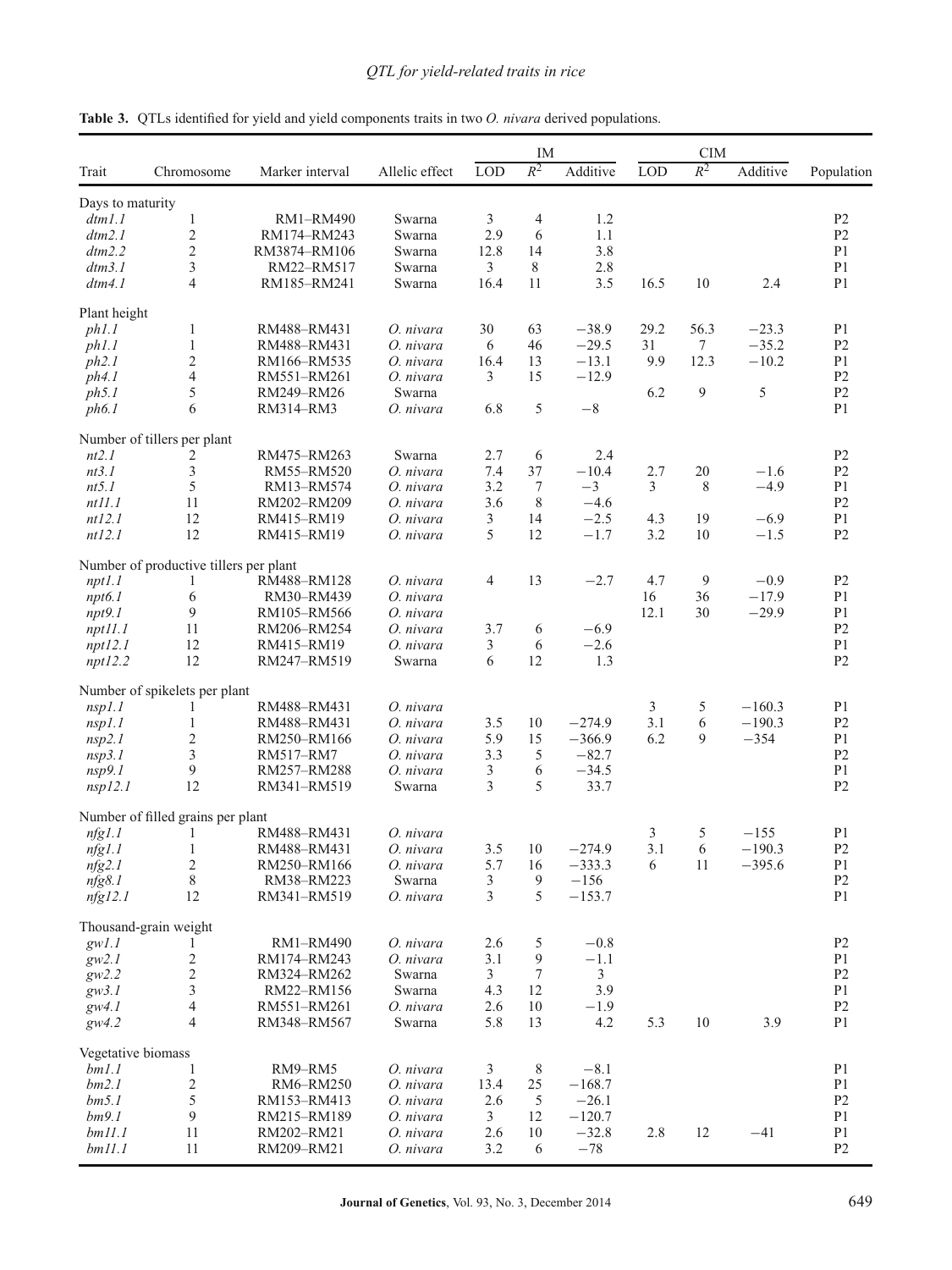|                     |            |                 |                | IM<br><b>CIM</b> |       |          |      |       |          |                |
|---------------------|------------|-----------------|----------------|------------------|-------|----------|------|-------|----------|----------------|
| Trait               | Chromosome | Marker interval | Allelic effect | LOD              | $R^2$ | Additive | LOD  | $R^2$ | Additive | Population     |
| Yield per plant     |            |                 |                |                  |       |          |      |       |          |                |
| $y$ ldp $2.1$       | ↑          | RM263-RM535     | O. nivara      | 4.1              | 15    | $-6.2$   | 2.9  | 16    | $-5.3$   | P <sub>2</sub> |
| $y$ ldp $2.1$       | ∍          | RM250-RM535     | O. nivara      | 8.9              | 21    | $-6.2$   | 10.2 | 20    | $-7.2$   | P <sub>1</sub> |
| vldp3.1             |            | RM55-RM520      | O. nivara      | 8.5              | 9     | $-3.2$   | 6.1  | 6     | $-2.5$   | P <sub>2</sub> |
| $y$ ldp $8.1$       | 8          | RM38-RM223      | O. nivara      | 8.8              | 14    | $-4.9$   | 5.4  | 12    | $-5.2$   | P <sub>2</sub> |
| $y$ ldp $9.1$       | 9          | RM434-RM257     | O. nivara      | 15.4             | 12    | $-12$    | 12.8 | 17    | $-16.6$  | P <sub>1</sub> |
| vldp11.1            | 11         | RM209-RM206     | O. nivara      | 3.8              | 10    | $-4.1$   |      |       |          | P <sub>1</sub> |
| $y$ ldp $11.1$      | 11         | RM21-RM206      | O. nivara      | 5.6              | 11    | $-7.4$   | 5.1  | 10    | $-8.4$   | P <sub>2</sub> |
| $\frac{vldp}{l2}$ . | 12         | RM341-RM519     | O. nivara      | 8.2              | 6     | $-3.2$   |      |       |          | P <sub>1</sub> |

**Table 3** (*contd*)

P1, population 1; P2, population 2; IM, interval mapping; CIM, composite interval mapping.

transferring to elite genetic background can further enhance the yield potential of elite rice varieties (Wang *et al.* [2005\)](#page-10-22). In several earlier studies using wild progenitor species as donor parents, superior and favourable alleles have been identified (Xiao *et al.* [1998;](#page-11-3) Thomson *et al.* [2003;](#page-10-17) Tian *et al.* [2005;](#page-10-23) Rahman *et al.* [2008\)](#page-10-24). In this study, in both the *O. nivara* derived populations, transgressive segregants were observed with more than 15% improvement over Swarna. These transgressive segregants are important evidence of the favourable effects of introgressions from wild species.

In general, about half of the QTL mapped from wild species are reported to be favourable (Xiao *et al.* [1998;](#page-11-3) Septiningsih *et al.* [2003;](#page-10-25) Thomson *et al.* [2003;](#page-10-17) Marri *et al.* [2005;](#page-10-26) Yoon *et al.* [2006;](#page-11-4) McCouch *et al.* [2007;](#page-10-27) Swamy and Sarla [2008\)](#page-10-5). The *O. nivara* accessions also contributed traitenhancing alleles at 78% of the loci in population 1 and at 69% of the loci in population 2 in Swarna genetic background. The results from a parental polymorphism survey also support this hypothesis. *O. nivara* accessions showed 15% less polymorphism with *O. sativa* in comparison with the polymorphism of *O. rufipogon* with *O. sativa* (McCouch *et al.* [2007\)](#page-10-27). The correlations among the traits in both populations were similar, along with the direction of the effect of QTL. Most of the correlated traits were colocated and their QTL were found on the same chromosomal locations, indicating their conservation in the two *O. nivara* accessions.

Several *O. nivara*-derived QTL with a major effect on yield and related traits were identified in both the populations. The major effect yield QTL *yldp9.1* was also found to have pleiotropic effect on several traits. In another *O. rufipogon*-derived population, this chromosomal region has been fine mapped to a 37.4 kb length in which seven traits (plant height, heading date, panicle length, spikelets per panicle, spikelet density, grains per panicle and grain weight) were colocated. Hence, this is a priority locus for map-based cloning, candidate gene identification and allele mining to discover novel, naturally occurring variations for rice improvement (Marri *et al.* [2005;](#page-10-26) Xie *et al.* [2008\)](#page-11-5).

Two yield QTL (*yldp2.1* and *yld11.1*) were detected in both populations and these were colocated with QTL for number of spikelets per plant, number of filled grains per

plant and vegetative biomass, and the trait enhancing alleles were from *O. nivara*. Thus, at this locus, many positive alleles were identified from *O. nivara*. QTL for yield have been reported previously at the same chromosomal region from *O. rufipogon* (Xiao *et al.* [1998;](#page-11-3) Septiningsih *et al.* [2003;](#page-10-25) Liu *et al.* [2011\)](#page-10-28). One interesting observation is that QTL for number of spikelets per plant were found to colocate with both *yldp9.1* and *yldp2.1*. If we consider colocation of QTL equivalent to coexpression and compare *yldp9.1* and *yldp2.1*, it is clear that at both loci, the *O. nivara* allele increases the number of spikelets per plant. The other significant grain yield QTL (*yldp3.1*, *yldp8.1* and *yldp12.1*) that increased yield per plant in specific populations is important in QTL pyramiding programmes. All the QTL for number of spikelets per plant were derived from *O. nivara* except *nsp12.1*. The most significant QTL for spikelets per plant (*nsp1.1*) was detected at the same chromosomal location in both populations and also in several *O. rufipogon*-derived populations (Xiao *et al.* [1998;](#page-11-3) Septiningsih *et al.* [2003;](#page-10-25) Thomson *et al.* [2003;](#page-10-17) Marri *et al.* [2005\)](#page-10-26). We noticed that major-effect QTL for number of spikelets per panicle have been frequently reported on chromosomes 1 and 7 (Xiong *et al.* [1999;](#page-11-6) Tian *et al.* [2005;](#page-10-23) Li *et al.* [2006;](#page-10-29) Xing *et al.* [2008\)](#page-11-7). QTL on chromosome 1 was found in both *O. nivara*-derived and *O. sativa-*derived populations, but the one on chromosome 7 was found only in *O. rufipogon*-derived populations. If these QTL from different sources are pooled by pyramiding, the number of spikelets can be improved significantly.

The major-effect QTL *nfg1.1* has also been detected in several earlier mapping studies that involved *O. nivara* and *O. rufipogon* as donor parents (Xiao *et al.* [1998;](#page-11-3) Septiningsih *et al.* [2003;](#page-10-25) Marri *et al.* [2005;](#page-10-26) Wickneswari *et al.* [2012\)](#page-11-8). In most instances, this QTL was colocated with QTL for number of spikelets per plant and it is a worthy locus for markerassisted breeding to improve the yield of rice varieties, but it has to be ascertained whether this locus has a pleiotropic effect or tight linkage. The numbers of spikelets and grains per plant have a significant influence on yield; up to 18% improvement in yield was observed in several *O. rufipogon*derived lines by an increased number of spikelets and grains per plant (Xiao *et al.* [1998;](#page-11-3) Xiong *et al.* [1999\)](#page-11-6). The yield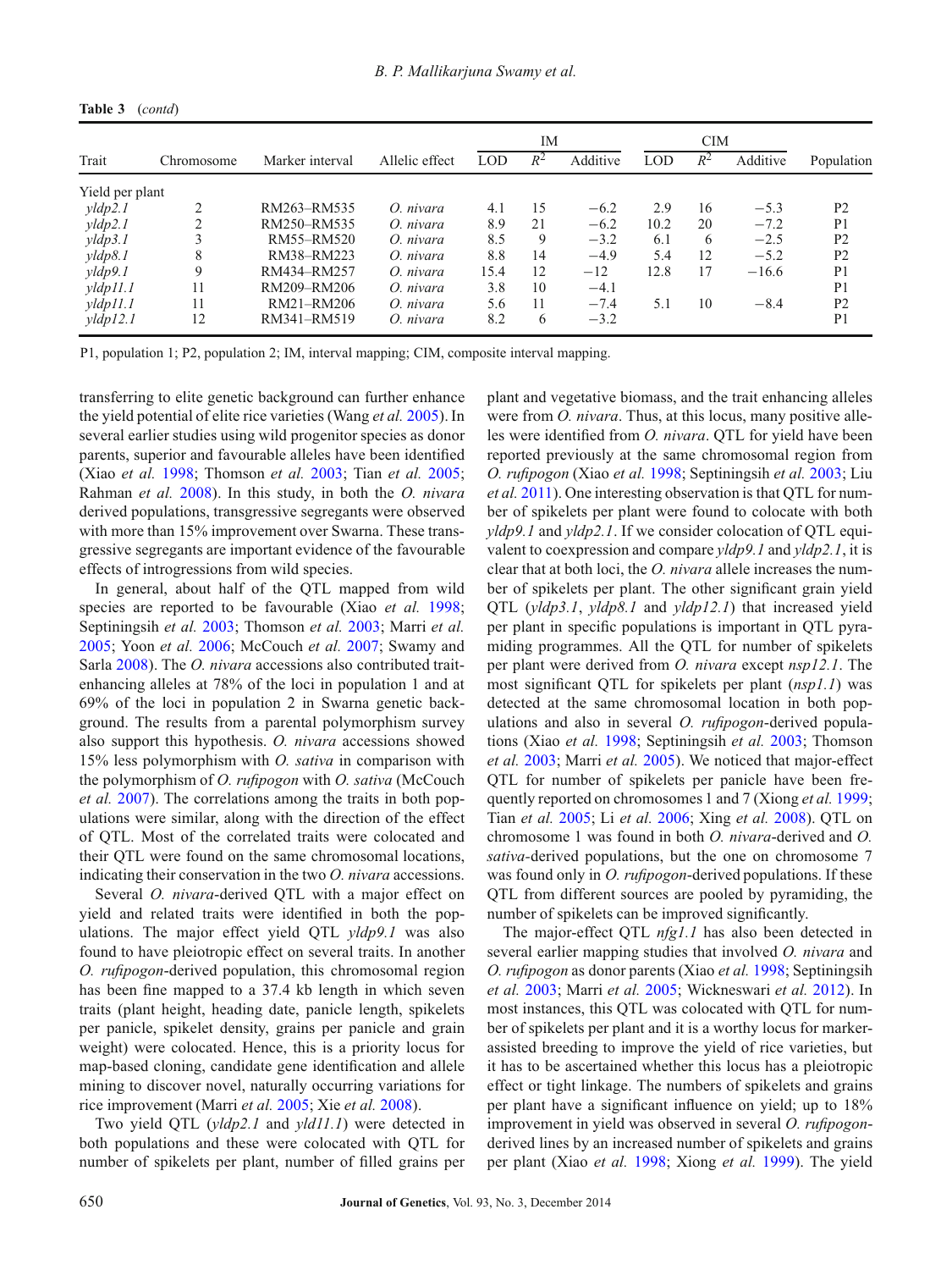

**Figure 2.** Chromosomal location of QTL for yield and yield-related traits. QTL underlined are from population 2. QTL in bold are derived from *O. nivara*.

advantage in an *O. rufipogon*-derived popular rice variety, Dhanarsi, is also because of its high number of grains per panicle (251 grains) and this variety yielded 6.48 t/ha (Ram *et al.* [2007\)](#page-10-30).

*Oryza nivara* has high vegetative biomass and all the QTL for vegetative biomass were derived from *O. nivara*. Interestingly, only one QTL (*bm11.1*) was identified at the same locus in both the populations. There are no previous reports of biomass QTL mapped from wild species. The increase in the number of spikelets per plant coupled with higher biomass led to an increase in the number of filled grains in the *O. nivara*-derived progenies.

The major plant height QTL (*ph1.1*) was identified in both the populations. At this chromosomal location, QTL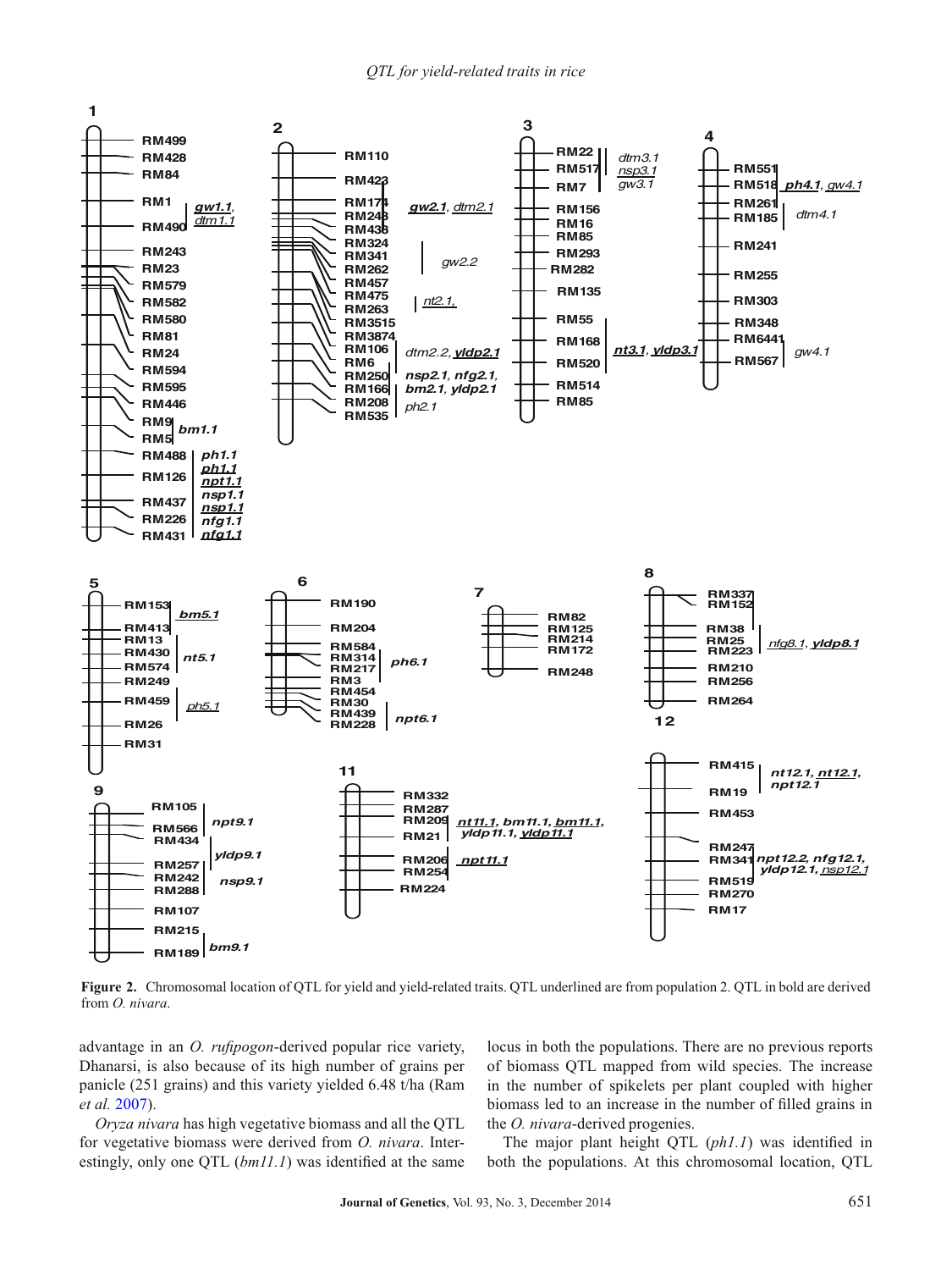for plant height have been frequently reported in earlier studies using wild species (Xiao *et al.* [1998;](#page-11-3) Brondani *et al.* [2001;](#page-10-31) Septiningsih *et al.* [2003;](#page-10-25) Thomson *et al.* [2003;](#page-10-17) Wickneswari *et al.* [2012\)](#page-11-8). It is also interesting to note that this QTL region is near the the *sd1* gene, which is also popularly called the green revolution gene (Cho *et al.* [1994\)](#page-10-32). Detecting new major-effect QTL for plant height is useful in diversifying the genetic base of the green revolution rice varieties, which have the *sd1* gene. Further dissection of this locus provides a basis for comparative mapping and allele mining to detect a new source of plant height genes from distantly related cereal crops.

The *nt5.1* detected in population 1 is congruent with the tiller number QTL reported in *O. rufipogon* (Marri *et al.* [2005;](#page-10-26) Wickneswari *et al.* [2012\)](#page-11-8), while *nt12.1* was detected in both the populations. We report two new QTL (*npt6.1* and *npt9.1*) from *O. nivara* with a phenotypic variance of *>*30%. QTL *npt6.1* has been mapped to a region near the monoculm gene (*MOC1*), which is important for tillering in rice (Li *et al.* [2003\)](#page-10-33). Such congruency of QTL/genes for a trait from different populations provide confidence in the accuracy of QTL mapping (Price [2006\)](#page-10-34). It can also help in deciphering the role of candidate genes when alleles derived from different wild species are used in overexpression or loss-of-function studies.

A comparison was made between the yield QTL derived from *O. nivara* with meta-QTL for yield (Swamy and Sarla [2011\)](#page-10-8). The major-effect yield QTL (*yldp2.1* and *yldp11.1*) in both the populations coincided with MQTL2.3 and MQTL11.1, respectively. QTL *yldp9.1* and *yldp12.1* found in population 1 coincided with MQTL9.1 and MQTL12.1, whereas *yldp3.1* and *yldp8.1* identified in population 2 coincided with MQTL3.3 and MQTL8.1, respectively. Thus, a remarkable extent of colocalization was observed in yield QTL from *O. nivara* and *O. rufipogon*.

The results clearly show that yield-enhancing QTL are commonly detected at the same chromosomal locations derived from different wild species but their effect varied across genetic backgrounds (McCouch *et al.* [2007;](#page-10-27) Swamy and Sarla [2008\)](#page-10-5). It can also be noted that small phenotypic variance values observed in  $BC_2F_2$  populations may increase in subsequent generations of backcrossing as reported for grain weight QTL *gw9.1* (Xie *et al.* [2008\)](#page-11-5). They reported an increase from 12% in  $BC_2F_2$  to 42% in  $BC_3F_3$  and up to 51% in  $BC_3F_4$ . The message is that QTL explaining low PV in  $BC_2F_2$  should not be ignored, which may turn out to be ultimately useful for MAS if the PV increases in subsequent generations. The reverse is also true as shown for the effect of root QTL on grain yield in near isogenic lines (NILs) of Azucena in Kalinga III. Here, the NILs with nontarget introgressions performed better than NILs with targeted introgression in subsequent generations (Steele *et al.* [2007\)](#page-10-35). These two instances emphasize the fact that most QTL are context-specific and the QTL effect may change as the background genetic milieu changes in each backcross generation.

In  $BC_2F_5$  lines derived from this mapping population, nearly 20% increase in yield was obtained in some lines in small-scale (125 plants in five rows) replicated field trials. The increase was largely associated with the increased spikelets per panicle and number of filled grains per plant. The preponderance of yield QTL-associated markers from *O. nivara* in the 20 high-yielding lines confirms their role in a yield increase (data not shown). If these few highpriority, trait-increasing, major-effect QTL are pooled, it may lead to increased yield even in the presence of extensive phenotypic buffering that often takes place (Mijalski *et al.* [2005\)](#page-10-36). Yet, a yield increase of 15–20% can be easily expected. The evidence for this is the introgression line IET21542 (derived from Swarna × *O. nivara* IRGC 81848), which was successfully evaluated for three years of multilocation testing in the All India Coordinated Rice Improvement Project irrigated medium duration trials and released as DRR Dhan 40 for cultivation in three important rice-growing states of India, namely, West Bengal, Maharashtra, and Tamil Nadu. It gave a mean yield of 5.5 t/ha for over three years and a maximum paddy yield of 10.6 t/ha in the 2011 wet season (DRR AICRIP report on varietal improvement 2012).

# **Conclusion**

In this study, *O. nivara* accessions have contributed trait enhancing alleles for several yield and yield-related traits in the background of popular rice variety Swarna, indicating their potential use in yield improvement programmes. We identified several major effect QTL derived from *O. nivara*, which are reliable for MAS, fine mapping and candidate gene identification. The high yielding  $BC_2F_5$  lines clearly show that the yield and adaptability of rice varieties can be improved considerably using closely-related wild species in crosses with farmer-adapted elite cultivars followed by the advanced backcross method. Several *O. nivara*-derived introgression lines developed in this work will benefit breeding efforts to overcome the adverse effects of climate change and help sustain to global rice production.

#### **Acknowledgements**

BPMS thank the University Grants Commission–Council of Scientific and Industrial Research (UGC-CSIR) for providing fellowship; KK thank the Indian Council of Agricultural Research (ICAR), Government of India, for fellowship. This project was also supported by the Department of Biotechnology, Government of India.

## **References**

<span id="page-9-0"></span>Ali M. L., Sanchez P. L., Yu S., Lorieux M. and Eizenga G. C. 2010 Chromosome segment substitution lines: a powerful tool for the introgression of valuable genes from *Oryza* wild species into cultivated rice (*O. sativa*). *Rice* **3**, 218–234.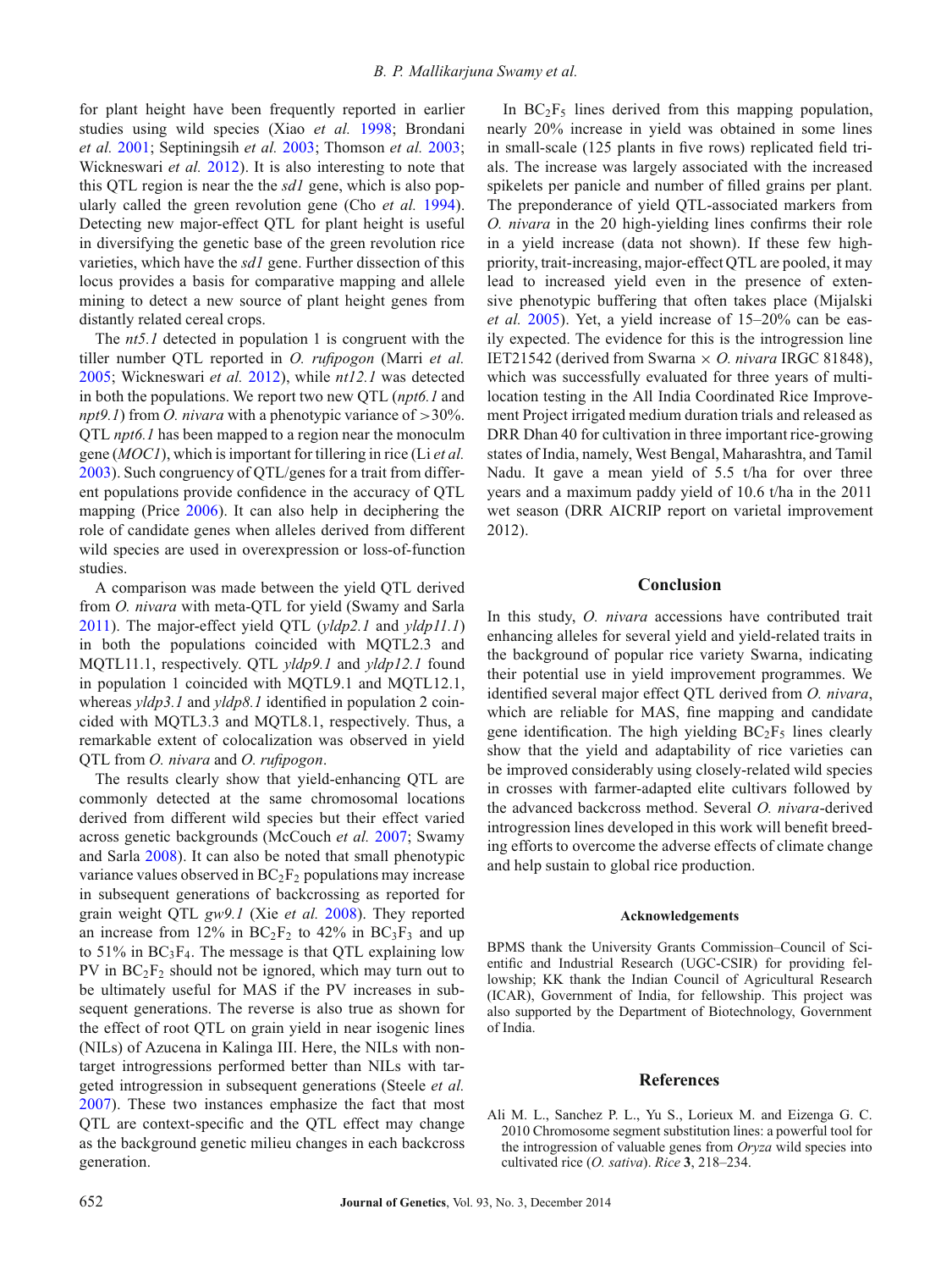- <span id="page-10-20"></span>Arcade A., Labourdette A., Falque M., Mangin B., Chardon F., Charcosset A. *et al.* 2004 BioMercator: integrating genetic maps and QTL towards discovery of candidate genes. *Bioinformatics* **14**, 2324–2326.
- <span id="page-10-13"></span>Brar D. S. and Khush G. S. 2004 Alien introgression in rice. *Plant Mol. Biol.* **35**, 35–47.
- <span id="page-10-31"></span>Brondani C., Rangel P. H. N., Brondani R. P. V. and Ferreira M. E. 2001 QTL mapping and introgression of yield-related traits from *Oryza glumaepatula* to cultivated rice (*Oryza sativa*) using microsatellite markers. *Theor. Appl. Genet.* **104**, 1192– 1203.
- <span id="page-10-16"></span>Chen L. J., Lee D. S., Song Z. P., Suh H. S. and Lu B. R. 2004 Gene flow from cultivated rice (*Oryza sativa*) to its weedy and wild relatives. *Ann. Bot.* **93**, 67–73.
- <span id="page-10-32"></span>Cho Y. G., Eun M. Y., McCouch S. R. and Chae Y. A. 1994 The semi dwarf gene *sd-1* of rice (*Oryza sativa* L.). II. Molecular mapping and marker-assisted selection. *Theor. Appl. Genet.* **89**, 54–59.
- <span id="page-10-2"></span>Dong Z. Y., Wang Y. M., Zhang Z. J., Shen Y., Lin X. Y., Ou X. F. *et al.* 2006 Extent and pattern of DNA methylation alteration in rice lines derived from introgressive hybridization of rice and *Zizania latifolia* Griseb. *Theor. Appl. Genet.* **113**, 196–205.
- <span id="page-10-4"></span>Gur A. and Zamir D. 2004 Unused natural variation can lift yield barriers in plant breeding. *PLOS Biol.* **2**, e245.
- <span id="page-10-15"></span>Hoan N. T., Sarma N. P. and Siddiq E. A. 1998 Wide hybridization for diversification of CMS in rice. *Int. Rice Res. Notes* **23**, 5–6.
- <span id="page-10-9"></span>Joshi S. P., Gupta V. S., Aggarwal R. K., Ranjekar P. K. and Brar D. S. 2000 Genetic diversity and phylogenetic relationship as revealed by inter simple sequence repeat (ISSR) polymorphism in the genus *Oryza*. *Theor. Appl. Genet.* **100**, 1311–1320.
- <span id="page-10-11"></span>Juneja S., Das A., Joshi S. V., Sharma S., Yogesh V. Y., Patra B. C. *et al.* 2006 *Oryza nivara* (Sharma et Shastry), the progenitor of *O. sativa* (L.) subspecies *indica* harbors rich genetic diversity as measured by SSR markers. *Curr. Sci.* **91**, 1079–1085.
- <span id="page-10-12"></span>Khush G. S. 2000 Rice germplasm enhancement at IRRI. *Phillipp. J. Crop Sci.* **25**, 45–51.
- <span id="page-10-21"></span>Kosambi D. D. 1944 The estimation of map distances from recombination values. *Ann. Eugen.* **12**, 172–175.
- <span id="page-10-33"></span>Li X., Qian Q., Fu Z., Wang Y., Xiong G., Zeng D. *et al.* 2003 Control of tillering in rice. *Nature* **422**, 618–621.
- <span id="page-10-29"></span>Li C., Zhou A. and Sang T. 2006 Genetic analysis of rice domestication syndrome with the wild annual species, *Oryza nivara*. *New Phytol.* **170**, 185–194.
- <span id="page-10-28"></span>Liu T., Li L., Zhang Y., Xui C., Li X. and Xing Y. 2011 Comparison of quantitative trait loci for rice yield, panicle length and spikelet density across three connected populations. *J. Genet.* **90**, 377– 382.
- <span id="page-10-6"></span>Lu B. R., Naredo M. E. B., Juliano A. B. and Jackson M. T. 1998 Taxonomic status of *Oryza glumaepatula* Steud. III. Assessment of genomic affinity among AA genome species from the New World, Asia and Australia. *Genet. Res. Crop Evol.* **45**, 215– 223.
- <span id="page-10-26"></span>Marri P. R., Sarla N., Reddy V. L. N. and Siddiq E. A. 2005 Identification and mapping of yield-related QTL from an Indian accession of *Oryza rufipogon*. *BMC Genet.* **6**, 33.
- <span id="page-10-27"></span>McCouch S. R., Sweeney M., Li J., Jiang H., Thomson M., Septiningsih E. *et al.* 2007 Through the genetic bottleneck: *O. rufipogon* as a source of trait-enhancing alleles for *O. sativa*. *Euphytica* **154**, 317–339.
- <span id="page-10-36"></span>Mijalski T., Mijalski A., Harder T., Halder M., Kersten M., Horsch T. *et al.* 2005 Identification of coexpressed gene clusters in a comparative analysis of transcriptome and proteome in mouse tissues. *Proc. Natl. Acad. Sci. USA* **102**, 8621–8626.
- <span id="page-10-7"></span>Niroula R. K., Subedi L. P. and Upadhyay M. P. 2009 Cytogenetic analyses of intragenomic rice hybrids derived from *Oryza sativa* L. and *O. nivara* Sharma et Shastry. *Bot. Res. Int.* **4**, 277–283.
- <span id="page-10-34"></span>Price A. H. 2006 Believe it or not QTL are accurate. *Trends Plant Sci.* **11**, 213–216.
- <span id="page-10-1"></span>Quan C. Z., You Y. F., Qing L. D., Qiong Y. T., Jian F., Jun Y. H. *et al.* 2012 Genetic diversity of wild rice species in Yunnan province of China. *Rice Sci.* **19**, 21–28.
- <span id="page-10-24"></span>Rahman M. L., Chu S. H., Choi M., Qiao Y. L., Jiang W., Piao R. *et al.* 2008 Identification of QTL for some agronomic traits in rice using an introgression line from *Oryza minuta*. *Mol. Cells* **24**, 16–26.
- <span id="page-10-30"></span>Ram T., Majumder N. D., Krishnaveni D. and Ansari M. M. 2007 Rice variety, Dhanrasi, an example of improving yield potential and disease resistance by introgressing gene(s) from wild species (*Oryza rufipogon*). *Curr. Sci.* **92**, 987–992.
- <span id="page-10-10"></span>Sarla N., Bobba S. and Siddiq E. A. 2003 ISSR and SSR markers based on AG and GA repeats delineate geographically diverse *Oryza nivara* accessions and reveal rare alleles. *Curr. Sci.* **84**, 683–690.
- <span id="page-10-25"></span>Septiningsih E. M., Prasetiyono J., Lubis E., Tai T. H., Tjubaryat T., Moeljopawiro S. *et al.* 2003 Identification of quantitative trait loci for yield and yield components in an advanced backcross population derived from the *Oryza sativa* variety IR64 and the wild relative *O. rufipogon*. *Theor. Appl. Genet.* **107**, 1419– 1432.
- <span id="page-10-35"></span>Steele K. A., Virk D. S., Kumar R., Prasad S. C. and Witcombe J. R. 2007 Field evaluation of upland rice lines selected for QTL controlling root traits. *Field Crops Res.* **101**, 180–186.
- <span id="page-10-5"></span>Swamy B. P. M. and Sarla N. 2008 Yield enhancing quantitative trait loci (QTL) from wild species. *Biotechnol. Adv.* **26**, 106– 120.
- <span id="page-10-8"></span>Swamy B. P. M. and Sarla N. 2011 Meta-analysis of yield QTL derived from inter-specific crosses of rice reveals consensus regions and candidate genes. *Plant. Mol. Biol. Rep.* (doi[:10.1007/s11105-010-0274-1\)](http://dx.doi.org/10.1007/s11105-010-0274-1).
- <span id="page-10-0"></span>Tanksley S. D. and Nelson J. C. 1996 Advanced backcross QTL analysis; a method for simultaneous discovery and transfer of valuable QTL from unadapted germplasm into elite breeding lines. *Theor. Appl. Genet.* **92**, 191–203.
- <span id="page-10-3"></span>Tanksley S. D. and McCouch S. R. 1997 Seed banks and molecular maps: unlocking genetic potential from the wild. *Science* **277**, 1063–1066.
- <span id="page-10-19"></span>Temnykh S., DeClerck G., Lukashova A., Lipovich L., Cartinhour S. and McCouch S. R. 2001 Computational and experimental analysis of microsatellites in rice (*Oryza sativa* L.): frequency, length variation, transposon associations, and genetic marker potential. *Genome Res.* **11**, 1441–1452.
- <span id="page-10-14"></span>Thanh P. T., Sripichitt P., Chanprame S. and Peyachoknagu S. 2006 Transfer of drought resistant character from wild rice (*Oryza meridionalis* and *Oryza nivara*) to cultivated rice (*Oryza sativa* L.) by backcrossing and immature embryo culture. *Kasetsart J.* **40**, 582–594.
- <span id="page-10-17"></span>Thomson M. J., Tai T. H., McClung A. M., Lai X. H., Hinga M. E., Lobos K. B. *et al.* 2003 Mapping quantitative trait loci for yield, yield components and morphological traits in an advanced backcross population between *Oryza rufipogon* and the *Oryza sativa* cultivar Jefferson. *Theor. Appl. Genet.* **107**, 479–493.
- <span id="page-10-23"></span>Tian F., Li D. J., Fu Q., Zhu Z. F., Fu Y. C., Wang X. K. *et al.* 2005 Construction of introgression lines carrying wild rice (*Oryza rufipogon* Griff.) segments in cultivated rice (*Oryza sativa* L.) background and characterization of introgressed segments associated with yield-related traits. *Theor. Appl. Genet.* **112**, 570–580.
- <span id="page-10-18"></span>Van Ooijen J. W. and Voorrips R. E. 2001 JoinMap 3.0 software for the calculation of genetic linkage maps. Plant Research International, Wageningen, the Netherlands.
- <span id="page-10-22"></span>Wang Y. M., Dong Z. Y., Zhang Z. J., Lin X. Y., Shen Y., Zhou D. *et al.* 2005 Extensive *de novo* variation in rice induced by introgression from wild rice (*Zizania latifolia*). *Genetics* **170**, 1945– 1956.